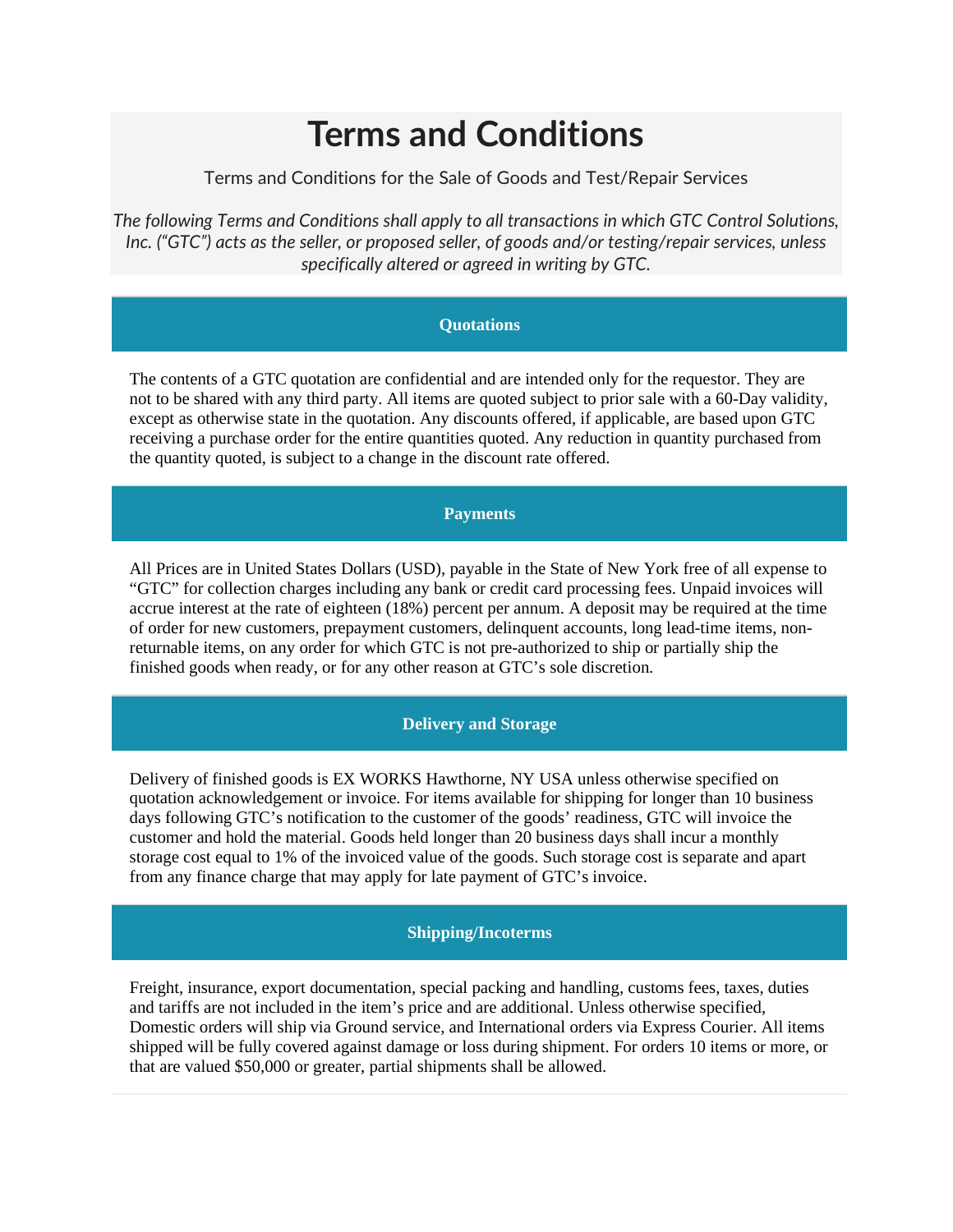# **Limited Warranty**

Should an item sold or serviced by GTC fail or cease to function properly during the covered warranty period, the customer should contact their customer service representative to make a warranty claim, obtain a Returned Materials Authorization (RMA) and UPS Return Label (for domestic customers only), and ship the item to the GTC service center specified in the RMA, together with a failure report if required. Please use this link to obtain your UPS label: https://callgtc.com/returns/ GTC shall, in its sole discretion, determine the validity of the claim and, in the event of a valid claim, decide upon the remedy (e.g. repair, replacement, exchange, credit or refund of net payments made). Consumables (such as fuses, relays, batteries, contactors, carbon brushes, etc.) are not covered by GTC's standard warranty. Damage due to improper installation, use or handling by customer, shipment, excess wear and tear, electrical surge, flood, fire, and any other environmental effects such as, but not limited to, temperature, humidity, dust, chemicals, or improper operating environment will void the warranty. Standard warranty validity is two years for New and Repaired products, and three years for Remanufactured products, unless otherwise specified in the quotation, acknowledgement, or invoice. The Validity Period of the coverage commences on the Date of Shipment. No credit or refund shall apply to any transportation charges incurred by Customers (e.g. duties, taxes, tariffs, freight, storage fees, packaging, insurance fees) and, if applicable, the Evaluation Fee per GTC's quotation.

GTC'S LIABILITY FOR ANY CLAIM OF ANY KIND (EXCLUDING BODILY INJURY), WHETHER BASED IN CONTRACT, WARRANTY, TORT (INCLUDING NEGLIGENCE), STRICT LIABILITY OR OTHERWISE, FOR ANY LOSS OR DAMAGE ARISING OUT OF, CONNECTED WITH, OR RESULTING FROM THIS CONTRACT SHALL IN NO CASE EXCEED THE CONTRACT PRICE FOR THE PRODUCT(S) OR SERVICE(S) THAT GIVE RISE TO SUCH CLAIM. GTC SHALL IN NO EVENT BE LIABLE FOR ANY SPECIAL, INCIDENTAL OR CONSEQUENTIAL DAMAGES INCLUDING BUT NOT LIMITED TO LOSS OF USE, LOSS OF PROFITS OR REVENUE, OR COST OF SUBSTITUTES. THIS LIMITATION OF LIABILITY PREVAILS OVER ANY CONFLICTING PROVISIONS OF THIS CONTRACT.

# **Extend™ Warranty Program**

An extended warranty may be available for certain times. For eligible items, unless otherwise specified in quotation, acknowledgment or invoice, the standard price of an Extended Warranty is 10% of the invoiced price per each Extended Warranty period purchased. Price may vary for certain items. Base Extended Warranty period is one year, or half of the initial warranty period, whichever is shorter. A maximum of four Extended Warranty periods may be purchased for New and Repaired items, and a maximum of three extended periods for Remanufactured. Extended Warranty may not be available for all items. A minimum purchase of \$250 per warranted item is required. All other terms apply.

#### **Disclaimer**

GTC is an independent supplier and service company. It is not affiliated with GE and is not an authorized distributor for GE. GE products sold by GTC may be obtained from third parties, may be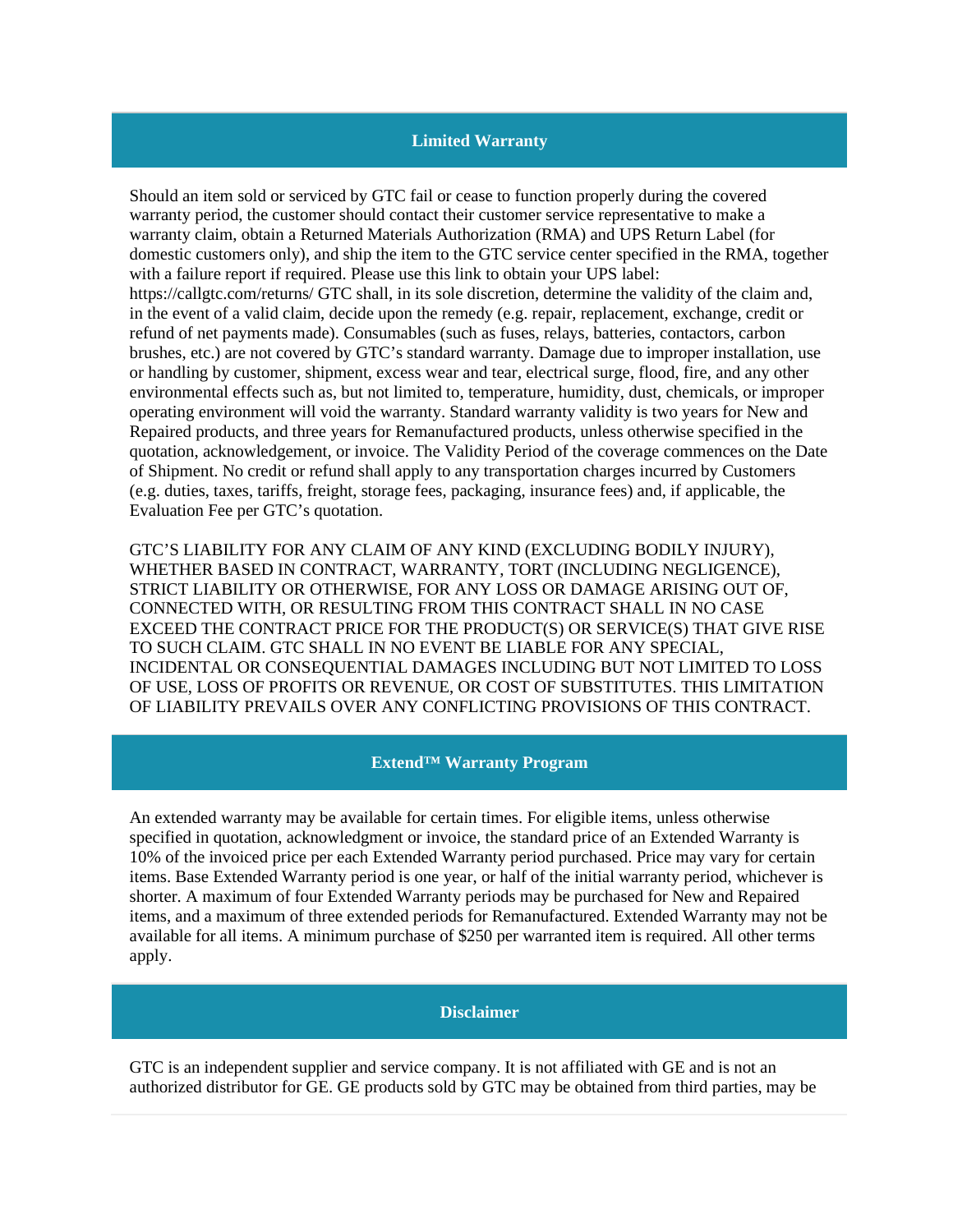# **Disclaimer**

used, remanufactured, unused or factory new and are not covered by a GE warranty unless otherwise stated. GTC's standard 24-month Warranty applies for eligible items unless otherwise stated at the time of quotation or on the Limited Warranty Certificate (LWC) furnished with the item.

## **Lead Time/Partial Shipments/Cancellation**

Estimated lead time is as indicated on the quotation. Stock items may incur a lead time of up to 1 to 3 business days to allow for order/payment processing, testing, remanufacturing (as applicable), export documentation, warehouse transfers and quality assurance. Standard Service Center cycle time is 5 to 10 business days after receipt of items at the Designated GTC Facility. \*Expedited service is available on request; additional fees may apply.

Late delivery penalties are not accepted for this supply. GTC reserves the right to make partial shipments. Orders are non-cancellable and non-returnable. In case of order cancellation by customer, a restocking charge of no less than twenty-five percent (25%), and up to one hundred percent (100%) of the total purchase price may be applicable.

## **Export Compliance**

Buyer acknowledges and agrees that all products purchased from GTC for export are subject to control under, and must strictly comply with, U.S. Law including, but not limited to, applicable provisions of the U.S. Export Administration Regulations (15 CFR Part 730 et. seq.) (EAR) and the Economic Sanctions Regulations (31 CFR Parts 501 – 598) (ESR). Buyer agrees that it will not export, re-export or transfer products purchased from GTC via any means to any prohibited destination, to any prohibited person, entity, organization or country, or for any prohibited end-use under the EAR or the ESR. Buyer also acknowledges and agrees that it will not export, re-export, or provide products purchased from GTC to entitles, organizations, persons, and vessels that are ineligible under United States law to receive such items, including but not limited to, any person or entity on the Specially Designated Nationals List, Denied Persons List, Entity List or Unverified List. GTC reserves the right to refuse, block, and/or cancel any order if, at any time, GTC believes that any U.S. export control or sanctions laws might be violated or needs further information to be assured that there are no attempted violations. GTC may request at time of order to comply with Export Controls compliance an end use declaration.

#### **Export Documentation**

Fees may apply. Purchase Order must state all required documentation. A USD125.00 fee per document will apply for export documents not listed in the Purchase Order accepted by GTC.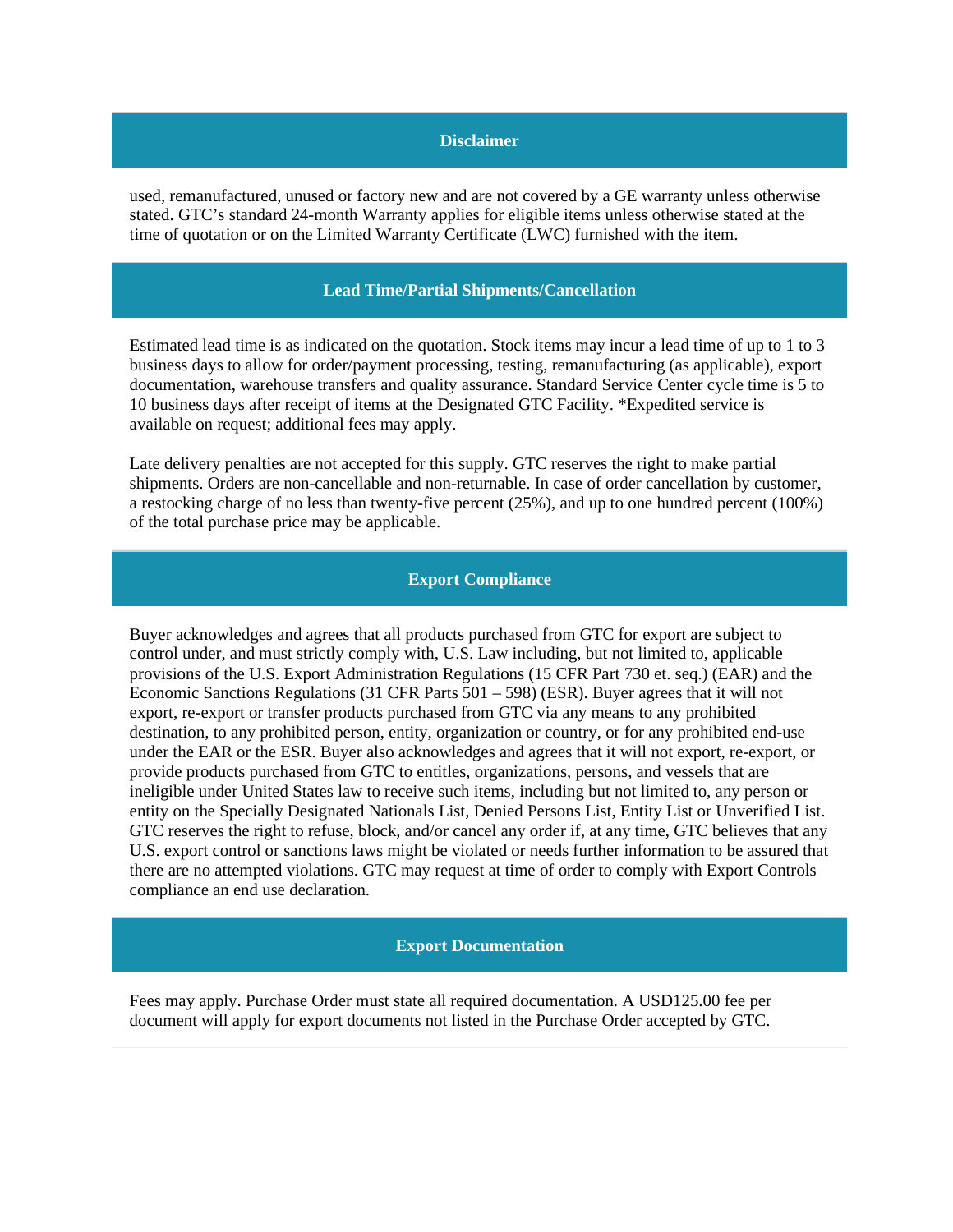# **Minimum Order Size**

A \$75.00 administration charge will apply to orders less than \$500.

## **New Customers**

First-time or reactivated customers must submit a "New Customer Form" prior to Purchase Order acceptance. Any purchase order placed as a result of this quotation will be subject to credit approval.

#### **Repairs**

All repair quotation lead times are based on the time of GTC's receipt of the material in serviceable condition, as well as a failure report, if requested. Non-repairable items may be subject to an Evaluation Fee of up to \$250. Items received in especially poor condition or that have indications of prior repair attempts may be refused and returned at the customers cost. In the event that GTC decides to attempt a repair on such items, special terms may apply including, but not limited to: shortened or declination of warranty, increased price, and/or increased, non-refundable evaluation fee of up to the greater of \$500 or 50% of the quoted repair price.

#### **Retention of Title**

Unless otherwise agreed in the Contract, title to the goods in the subject transaction shall pass to the Customer when, and only when, the purchase price is received by GTC in full. Risk of loss or damage to the goods shall pass to the Customer in accordance with EXW Incoterm, unless a different Incoterm is specified in the Contract.

## **Excusable Delays (Force Majeure)**

GTC shall not be liable nor in breach or default of its obligations under the Contract to the extent performance of such obligations is delayed or prevented, directly or indirectly, due to causes beyond its reasonable control including, but not limited to, acts of God, fire, terrorism, war (declared or undeclared), epidemics, material shortages, insurrection, acts (or omissions) of Customer or Customer's suppliers or agents, any act (or omission) by any governmental authority, strikes, labor disputes, transportation shortages, or vendor non-performance. The delivery or performance date shall be extended for a period equal to the time lost by reason of delay, plus such additional time as may be reasonably necessary to overcome the effect of the delay. If GTC is delayed by any acts (or omissions) of Customer, or by the prerequisite work of Customer's other contractors or suppliers, GTC shall be entitled to an equitable price and performance adjustment.

**Governing Law, Dispute Resolution**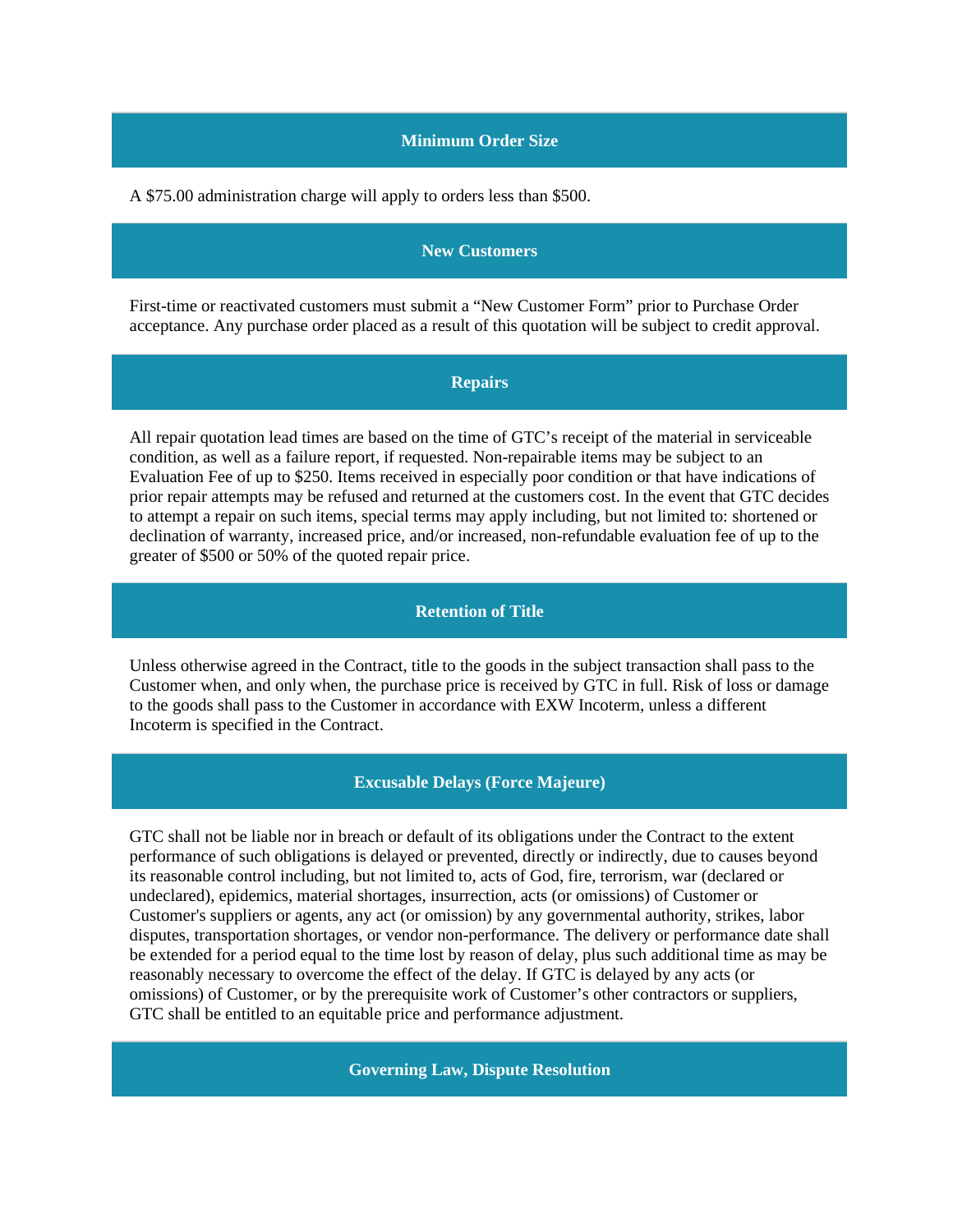## **Excusable Delays (Force Majeure)**

The Contract that shall be governed by and construed under New York State law without giving effect to any conflicts of laws or choice of law rules that would apply the law of another jurisdiction. The United Nations Convention on Contracts for the International Sale of Goods shall not apply. The invalidity, in whole or part, of any paragraph in this Agreement will not affect the remainder of such paragraph or any other paragraph. Any claim, legal action or proceeding (including without limitation claims for set-off or counterclaim) regarding the dispute shall be brought in the U.S. District Court for the Southern District of New York in White Plains, New York or, in the event that court lacks jurisdiction to hear the claim, in the appropriate state courts of Westchester County, New York, and the parties irrevocably consent to the exclusive jurisdiction of those courts for such claims.

## **Publicity and Data Sharing**

By placing an order with GTC, the Customer grants GTC the right to reference the Customer's name on its website and other advertising, marketing and publicity materials, and to disclose the existence of a supplier relationship with Customer. GTC may publish any testimonials provided by Customer or its representatives, in whole or in part, and include a reference to the Customer's name therein.

#### **Confidentiality**

In connection with the Contract, Seller and Buyer (as to information disclosed, the "Disclosing Party") may each provide the other party (as to information received, the "Receiving Party") with "Confidential Information." "Confidential Information" means (a) all pricing for Products and Services, (b) all terms of the Contract, (c) all information that is designated in writing as "confidential" or "proprietary" by the Disclosing Party at the time of written disclosure, and (d) all information that is orally designated as "confidential" or "proprietary" by the Disclosing Party at the time of oral disclosure and is confirmed to be "confidential" or "proprietary" in writing within 10 days after oral disclosure. The obligations of this Article shall not apply as to any portion of the Confidential Information that: (i) is or becomes generally available to the public other than from disclosure by the Receiving Party, its representatives or its affiliates; (ii) is or becomes available to the Receiving Party or its representatives or affiliates on a non-confidential basis from a source other than the Disclosing Party when the source is not, to the best of the Receiving Party's knowledge, subject to a confidentiality obligation to the Disclosing Party; (iii) is independently developed by the Receiving Party, its representatives or affiliates, without reference to the Confidential Information; (iv) is required to be disclosed by law, a valid legal process or a government agency; or (v) is approved for disclosure in writing by an authorized representative of the Disclosing Party.

The Receiving Party agrees: (i) to use the Confidential Information only in connection with the Contract and permitted use(s) and maintenance of Products and Services, (ii) to take reasonable measures to prevent disclosure of the Confidential Information, except to its employees, agents or financing parties who have a need to know for Buyer to perform its obligations under the Contract or to use and maintain Products or Services, and (iii) not to disclose the Confidential Information to a competitor of the Disclosing Party. The Receiving Party agrees to obtain a commitment from any recipient of Confidential Information to comply with the terms of this Article. Confidential